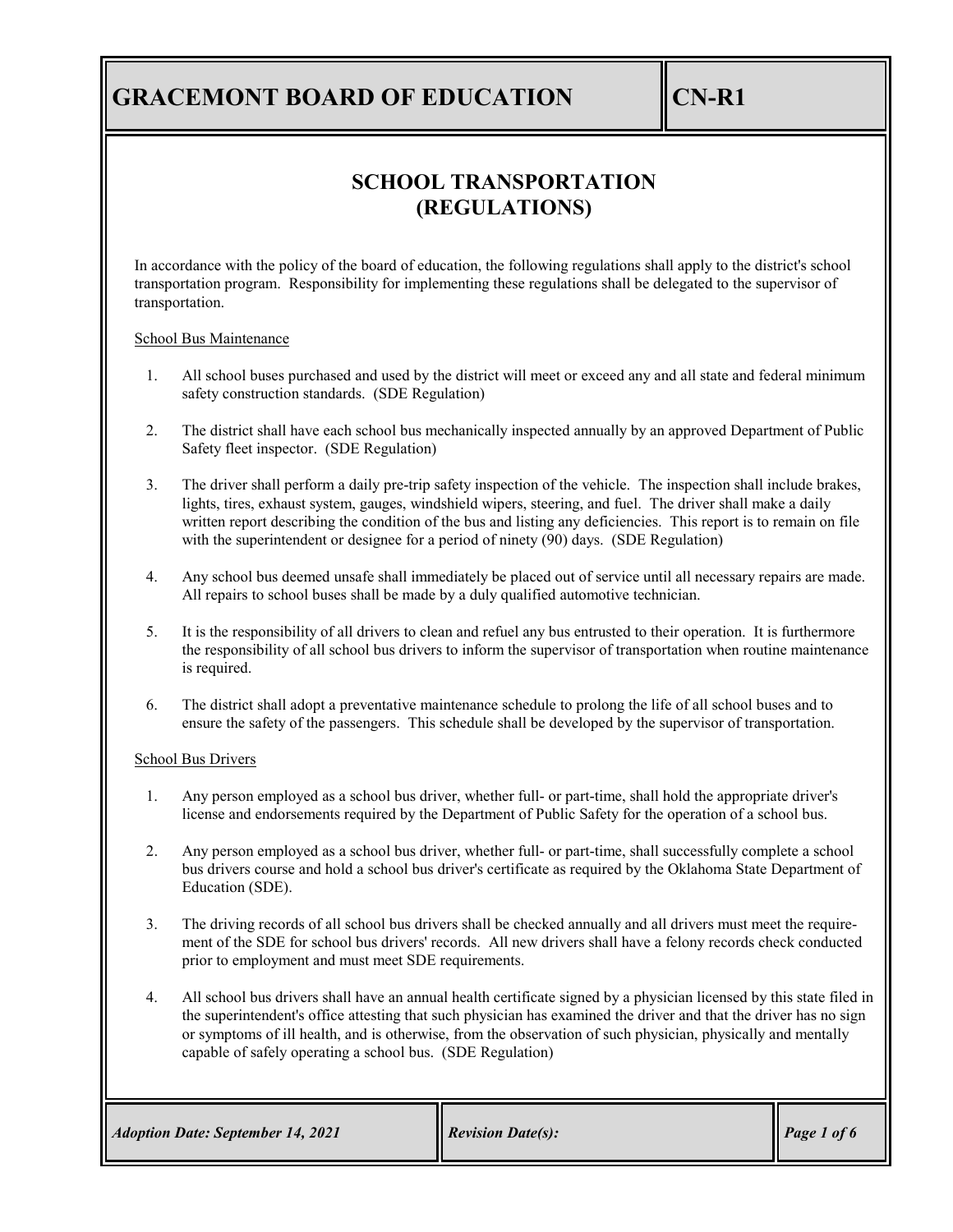## **SCHOOL TRANSPORTATION, REGULATIONS (Cont.)**

- 5. The use of tobacco by a school bus driver is not permitted during the operation of the bus or while on school premises as per board policy CKDA. The use of any intoxicating beverage and/or controlled dangerous substance by the driver within 8 hours prior to or during the operation of a school bus is strictly prohibited. (SDE Regulation)
- 6. Any school bus driver involved in a school bus accident resulting in personal injury, property damage of \$500.00 or more, or charged with a violation of traffic law shall submit to a screening test to detect if alcohol or a controlled dangerous substance was used by the driver prior to school bus operation (see DCCB).
- 7. All school bus drivers shall be evaluated annually for job performance purposes. All new drivers shall be evaluated within the first 90 days of the beginning of the school year. All drivers shall receive written notification of the date of evaluation one week prior to evaluation. All procedures relative to and including the written evaluation form shall be on file in the office of the supervisor of transportation. These procedures shall be available to any interested party upon request.

Any school bus driver receiving a deficiency or reprimand may respond in writing to the transportation supervisor within 10 working days. A written plan of improvement shall be furnished to the school bus driver. A formal reevaluation shall be scheduled within 30 days. All evaluations shall be made available to the board of education and may be introduced as evidence in any disciplinary action or termination of employment hearings. Immediate suspension pending due process proceedings for termination of employment shall be made for any of the following reasons:

- A. Failure to conduct a thorough daily pre-trip inspection;
- B. The use of alcohol or any controlled dangerous substance within eight hours prior to the operation of a school bus.
- C. Operating a school bus in a careless or wanton manner without regard for the safety of persons or property or in violation of the conditions outlined in 47 O.S. §11-801:
	- 1. No person shall drive a school bus at a speed greater than a maximum of 55 miles per hour on paved two lane roads highways, except on the state highway system, the interstate highway system and the turnpike system and interstate highways where the maximum shall be 65 miles per hour.
	- 2. On any highway outside of a municipality, the speed limit in a properly marked school zone shall be a maximum of 25 miles per hour, unless otherwise determined by the Oklahoma Department of Transportation.
	- 3. Many school bus routes will not warrant speeds even as high as 15 miles per hour. A driver must always adapt driving to conditions.
- D. Failure to stop for a railroad crossing in a school bus when children are being transported; failure to exercise proper judgment at any railroad crossing, endangering the safety of any school children.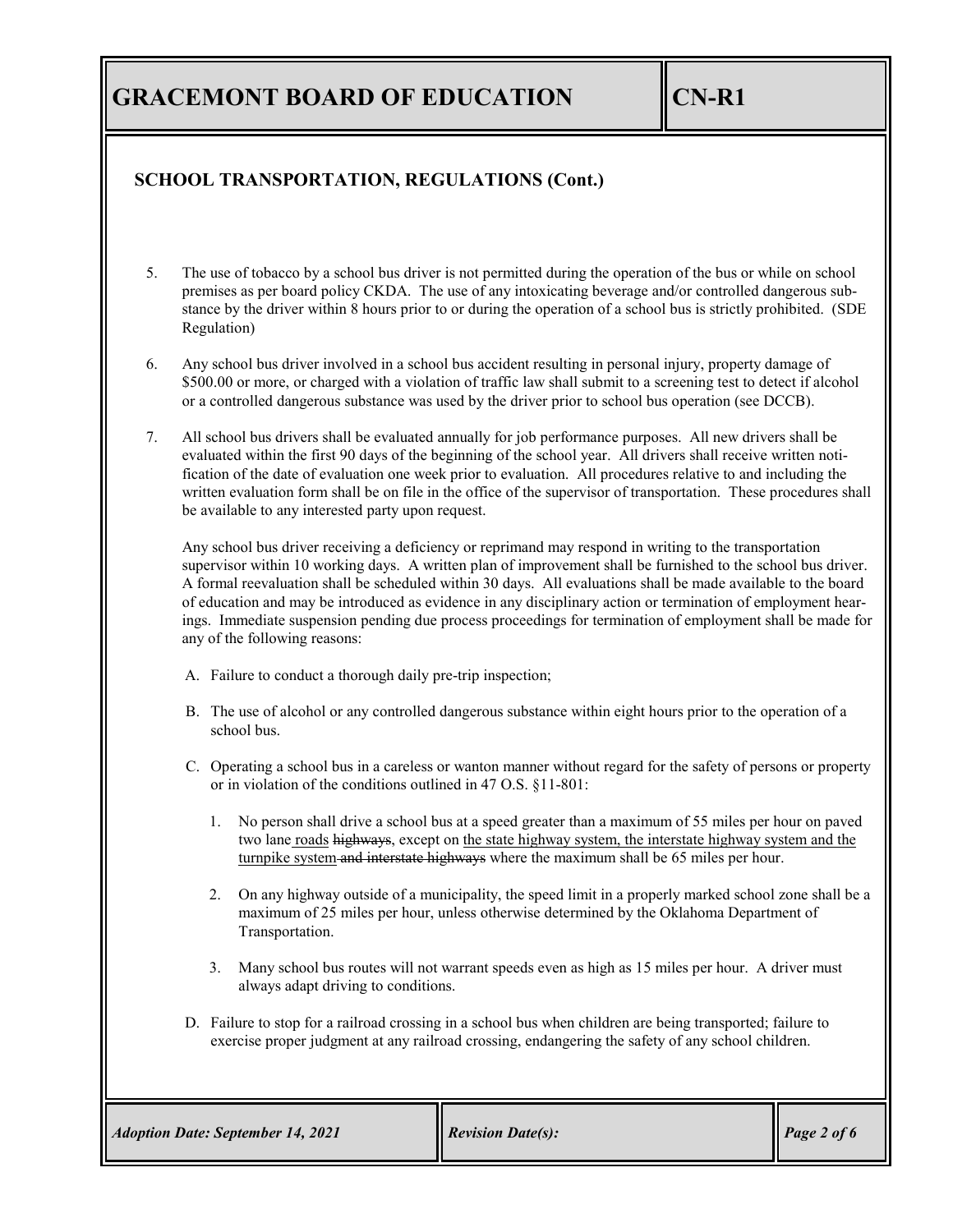## **SCHOOL TRANSPORTATION, REGULATIONS (Cont.)**

- E. Conviction of any crime of moral turpitude involving children.
- F. Abuse of sick leave; excessive absenteeism and/or tardiness.
- G. Use of any portable electronic communications device while the vehicle is in motion
- 8. Any school bus driver shall be suspended with pay pending the outcome of an investigation of any charge of recklessly endangering the safety of persons or property while operating a school bus or any charge of moral turpitude involving children.
- 9. All school bus drivers shall comply with requirements of the supervisor of transportation regarding attendance of and participation in in-service and periodic safety meetings for the purpose of increased student safety.
- 10. All school bus drivers shall dress appropriate to the operation of a school bus. Prohibited articles of clothing shall include:
	- A. Thong-type sandals;
	- B. Halter tops or see-through blouses;
	- C. Dresses shorter than three inches above the knee;
	- D. Any article of clothing with logos promoting alcohol or tobacco products, phrases that are sexually implicit or suggestive, and phrases containing profanity;
	- E. Any gang-related paraphernalia.
- 11. Substitute and activity school bus drivers shall meet all the requirements prescribed for regular bus drivers.

### School Bus Safety

- 1. Illegally passing a school bus is a violation of state law. All school bus drivers are required to report, within 24 hours of the alleged offense, drivers who illegally pass their buses. Each report is to include the vehicle color, license tag number, and the time and place of the violation and is to be made to the law enforcement authority of the municipality where the violation occurred and to the district's director of transportation.
- 2. All auxiliary transportation equipment owned by this district shall comply with state law requirements and shall be of such construction as to provide safe, comfortable, and economical transportation of passengers.
- 3. School bus drivers transporting children under the age of six will utilize a child passenger restraint system or a seat belt when using school-owned vehicles other than school buses to transport the students.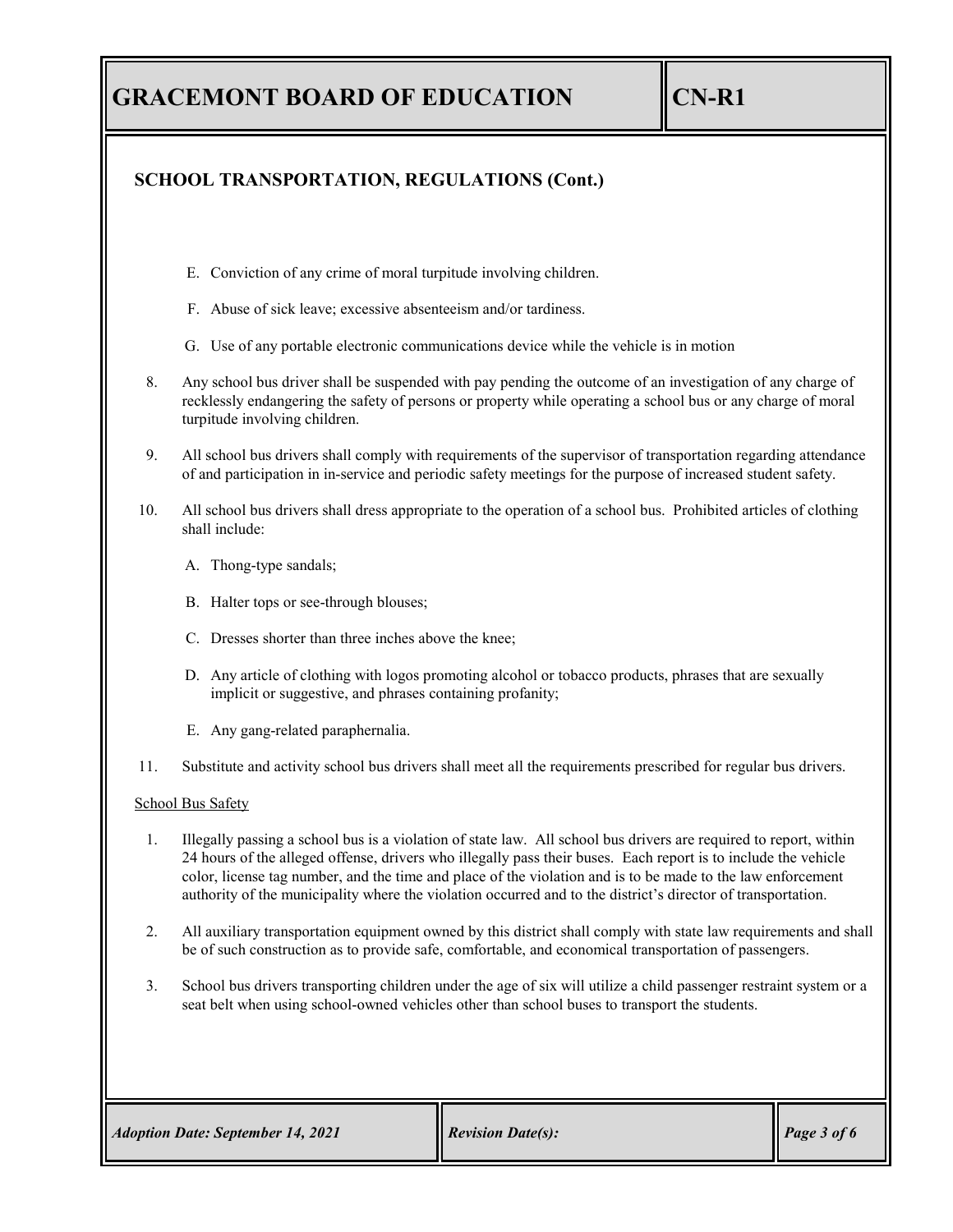## **SCHOOL TRANSPORTATION, REGULATIONS (Cont.)**

#### School Bus Route

- 1. Transportation shall be restricted to use for the students of this school district who reside within the bounda ries of the school district. All Oklahoma State Board of Education Regulations regarding school bus routes shall be strictly adhered to.
- 2. All school bus stops shall be selected with the safety of the children at the bus stop the first consideration. When possible, a bus stop shall be located within one-half  $(\frac{1}{2})$  mile of the home of each child being transported.
- 3. All school bus routes shall be evaluated annually. A copy of the evaluation shall be forwarded to the government agency responsible for maintaining the roadway if any physical hazards are noted. If identifiable hazards exist on a school bus route, all drivers shall exercise due caution. Route and bus stop changes may be made at the discretion of the supervisor of transportation.
- 4. School bus drivers may not deviate from established school bus routes without the written permission of the supervisor of transportation.
- 5. It is the duty of the parents or legal guardian to have their children at the bus stop at the proper time. No children may board any school bus except at a designated bus stop.
- 6. No children shall be discharged from their school bus at any point except the designated bus stop unless permission from the parent or guardian is furnished to the supervisor of transportation. Furthermore, no child shall be released to anyone except the parents having legal custody unless written permission is furnished to the supervisor of transportation or the principal.

#### Auxiliary or Activity Transportation

- 1. Any person operating a school bus for auxiliary transportation purposes shall adhere to all school transportation policies regarding driver qualifications and operational procedures.
- 2. No school buses will be utilized for any activity trip prohibited by Oklahoma State Board of Education regulations.
- 3. It is the responsibility of the parents or legal guardians of all children riding activity buses to have their children at the designated site for departure and arrival of all activity trips.
- 4. All adults transported in connection with activity trips must be designated sponsors or appropriate school personnel such as the superintendent, principal, or sponsor.
- 5. All requests for auxiliary transportation must be made to the supervisor of transportation or principal prior to the trip.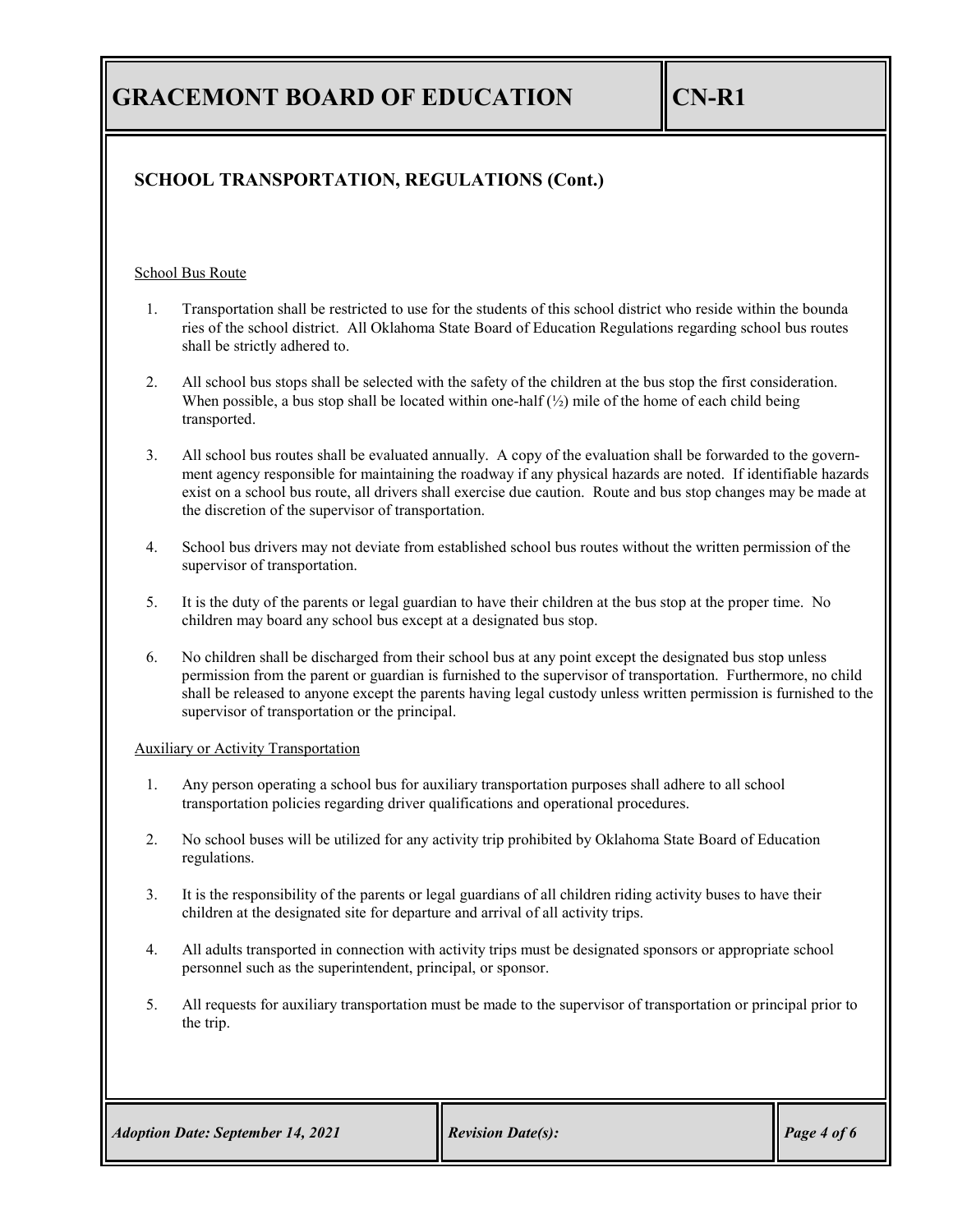## **SCHOOL TRANSPORTATION, REGULATIONS (Cont.)**

### Student Discipline

- 1. Due to the serious nature of student transportation, no disruptive behavior shall be tolerated on any school bus that might endanger the life or safety of any student transported.
- 2. During a school assembly or upon enrollment, all students will be presented with a copy of the school bus rider rules. These rules must be discussed with each child by their parent or legal guardian and each parent or legal guardian must sign a written statement supporting the school district in the enforcement of these rules (see CN-A2).
- 3. Any violation of these rules could result in the following:
	- A. Two-day suspension of school bus riding privileges;
	- B. Two-day in-house suspension;
	- C. Suspension of bus riding privileges.
- 4. Any student carrying alcohol, a controlled dangerous substance, firearm, or weapon on any school bus will lose school bus riding privileges for the remainder of the school year and shall be reported to the appropriate enforcement agency.
- 5. All school bus riding rules and discipline policies shall apply both to school bus routes and to all activity trips.

### School Bus Accidents and Emergencies

- 1. All students transported in school buses shall receive instructions in safe riding practices and will participate in emergency evacuation drills within the first two weeks of each semester. All students riding on activity trips shall be included. These drills shall be conducted on school grounds under the direction of the supervisor of transportation. Documentation of these drills shall be kept on file at the office of the supervisor of transportation and available to interested parties.
- 2. In the event of an accident, the following procedures shall be strictly followed by the bus driver:
	- A. The bus must be stopped and the driver should preserve the accident scene, evacuate the students from the school bus if necessary, and render first aid to the best of the driver's abilities to any injured children or parties.
	- B. The bus driver will notify the proper authorities and the supervisor of transportation.